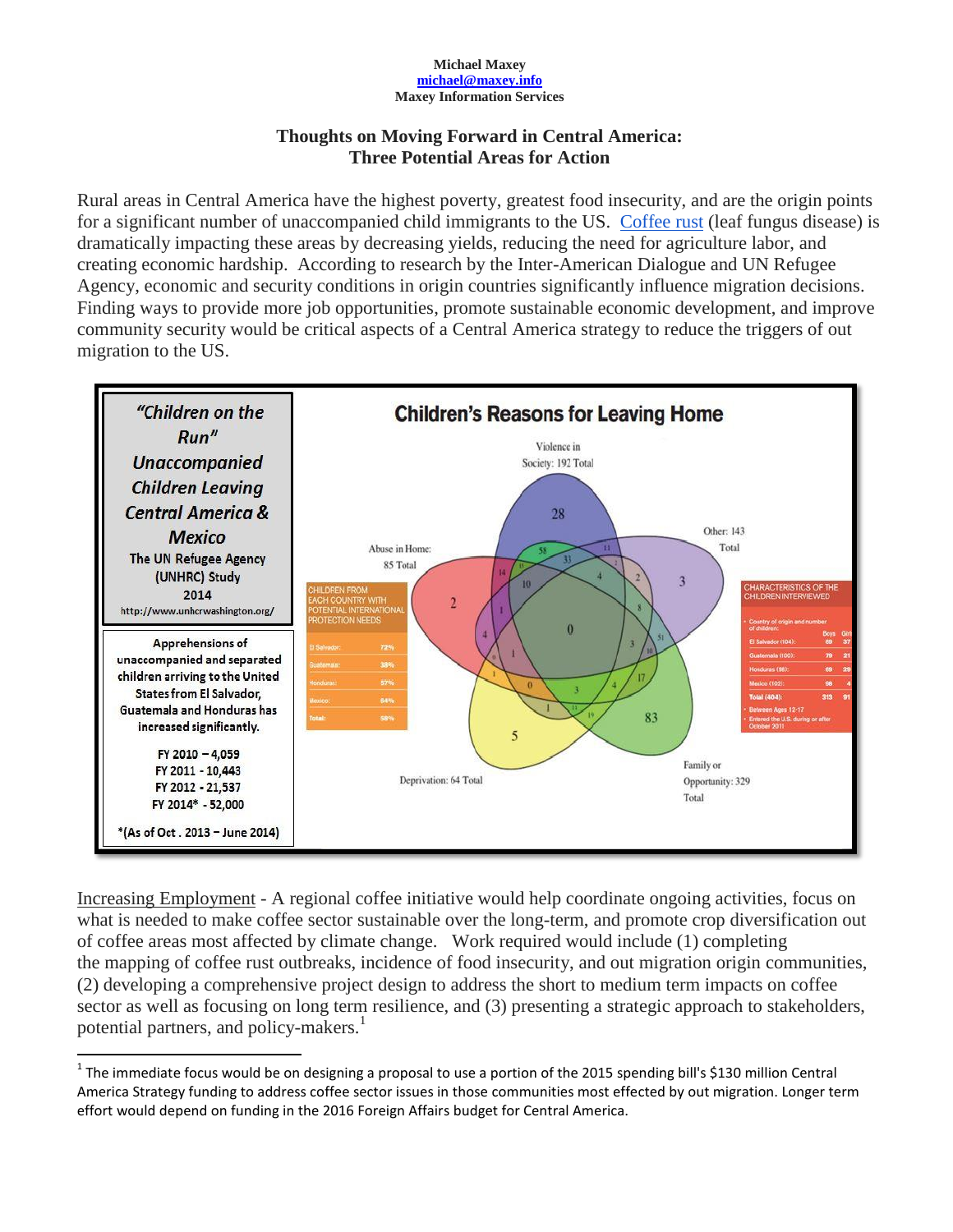### **Michael Maxey [michael@maxey.info](mailto:michael@maxey.info) Maxey Information Services**

## Promoting Investment –

l

 Housing Program - Empowering immigrants to invest in their countries of origin would be a critical way to promote local investment. A [Guest Worker Housing Program](http://www.maxeyinfo.com/#!central-america---housing-one-pager/c1nc9) could spur economic growth, provide an incentive for guest workers to return home, and serve as a lever for mortgage market policy change. [Guest Worker](http://www.maxeyinfo.com/#!central-america---housing-one-pager/c1nc9) "FICA" contributions would be channeled by employers and workers to a housing fund for purchase of a modular home in their country of origin upon their return home at the conclusion of their guest worker assignment. This type of fund could promote capital investment needed to create wealth for these workers, link workers back to their home communities, and serve as an impetus for national mortgage market reforms. This approach could also create market opportunities for US companies like Clayton Homes, a Berkshire Hathaway company, to expand its modular home operations to Central America. 2



# **Self-financing Guest Worker Housing Fund**

 $2$  Creating housing capital and freeing it to be used as investment mechanism in the national economy is an approach described in Hernando de Soto's ["The Mystery of Capital.](http://sleepless-in-baghdad.blogspot.com/2014/09/the-mystery-of-capital.html?view=magazine)"